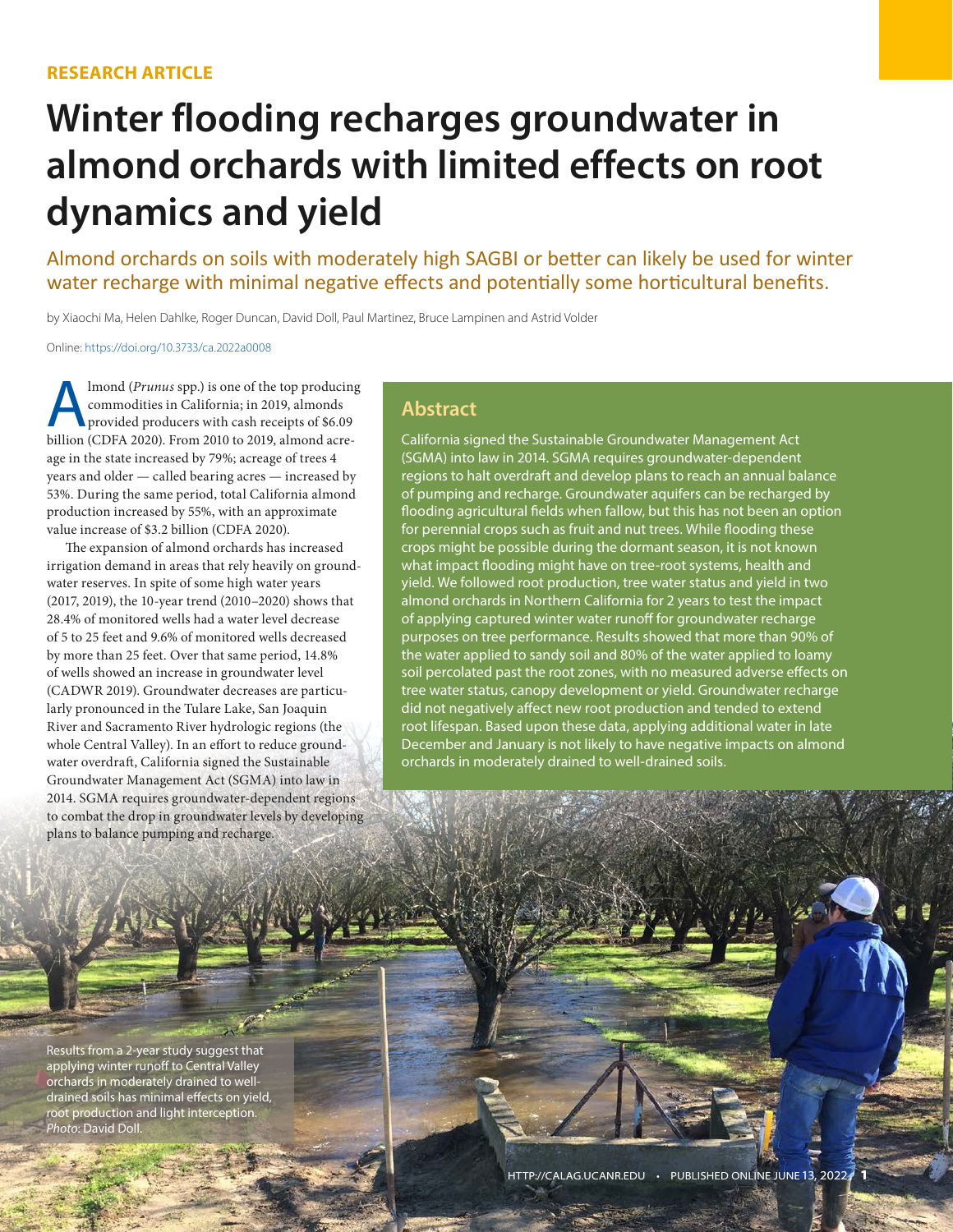One promising approach in this effort is to transfer surplus surface water into groundwater aquifers during winter on agricultural lands (O'Geen et al. 2015). While this practice is relatively easy with annual crops that have a fallow period, this option has not been widely explored yet with perennial crops, in part due to concerns that prolonged soil saturation may damage crop root systems. A recent study on alfalfa in California demonstrated the feasibility of this approach in highly permeable soils (Dahlke et al. 2018). The large acreage of California's almond orchards and the available water distribution infrastructure used to support it could potentially facilitate groundwater reservoir recharging in these orchards during winter, but it is not known what potential effects flooding might have on the trees' aboveground growth and production. It is also not known what effect flooding might have on the trees' root systems. In particular, there may be concerns with exposing the perennial roots to potentially damaging low-oxygen conditions when orchards are kept saturated (Kozlowski 1997). Responses of roots to groundwater recharge are important because roots play a vital role in water and nutrient uptake (Osmont et al. 2007). They also function as anchors and storage organs, providing carbohydrates to restart aboveground development after the dormancy period ends (Tixier et al. 2019).

To evaluate the impact of winter flooding on almond root growth, canopy development, whole-plant water status and yield, we conducted field experi-

Capturing stormwater runoff and potentially banking it in groundwater through winter irrigation in almond orchards might be a feasible method to reduce groundwater overdraft in California.

ments in two commercial almond orchards in California's Central Valley, one with highly permeable soil and one with moderately permeable soil. Because our recharge treatments occurred during the dormant season, we hypothesized that almond trees would be able to tolerate saturated or nearly

saturated soil conditions during this period without negative effects on root growth, water status or yield. In California, there are over 5 million acres of soils with Agricultural Groundwater Banking Index (SAGBI) ratings of excellent, good and moderately good (O'Geen et al. 2015). Most of these soils are on the east side of the Central Valley; the findings from this study will benefit those areas, with implications for the practice of groundwater recharge in dormant orchards.

## **Experimental sites and design**

We conducted field experiments simultaneously in two almond orchards, one near Delhi, the other near Modesto (fig. 1), from December 2015 to October 2017. The orchard near Delhi (37 24'16 N, 120 47'20 W) was



**FIG. 1.** Location of field sites in Delhi (Merced County) and Modesto (Stanislaus County), California. *Image:* Google Earth.

established in 2000 with alternating rows of Butte and Padre varieties on Nemaguard rootstock. Trees are spaced 18 feet apart with 22 feet between rows. The soil type at this site is Dune Sand with a SAGBI rating of "excellent". The second orchard, near Modesto in Stanislaus County (37 36'30 N, 121 04'20 W), was established in 1996 with alternating rows of 50% Nonpareil and 25% each of Monterey and Sonora varieties on Nemaguard rootstock. Trees are spaced 21 feet apart with 22 feet between rows. The soil in this orchard is classified as Dinuba Fine Sandy Loam, with a SAGBI rating of "moderately good" (O'Geen et al. 2015). Soil stratigraphy at each field site is illustrated in the online technical appendix. We obtained precipitation data from stations #71 Modesto and #206 Denair II of the California Irrigation Management and Information System (CIMIS; [https://cimis.water.ca.gov\)](https://cimis.water.ca.gov).

At each site, we applied recharge and control treatments to different sections of the same orchard block. At Modesto during the growing season the orchard is basin flood–irrigated approximately every 3 weeks using surface water provided by the local irrigation district. During January 2016 and January 2017, we applied 6 inches of water weekly (a total of 24 inches each month) to nine contiguous recharge treatment rows via flood irrigation, using city stormwater runoff captured by the Modesto Irrigation District and rerouted to irrigation canals. We measured root dynamics and stem water potential in five randomly selected trees from three center Nonpareil rows, and we measured yield and light interception for all Nonpareil trees in the treatment block.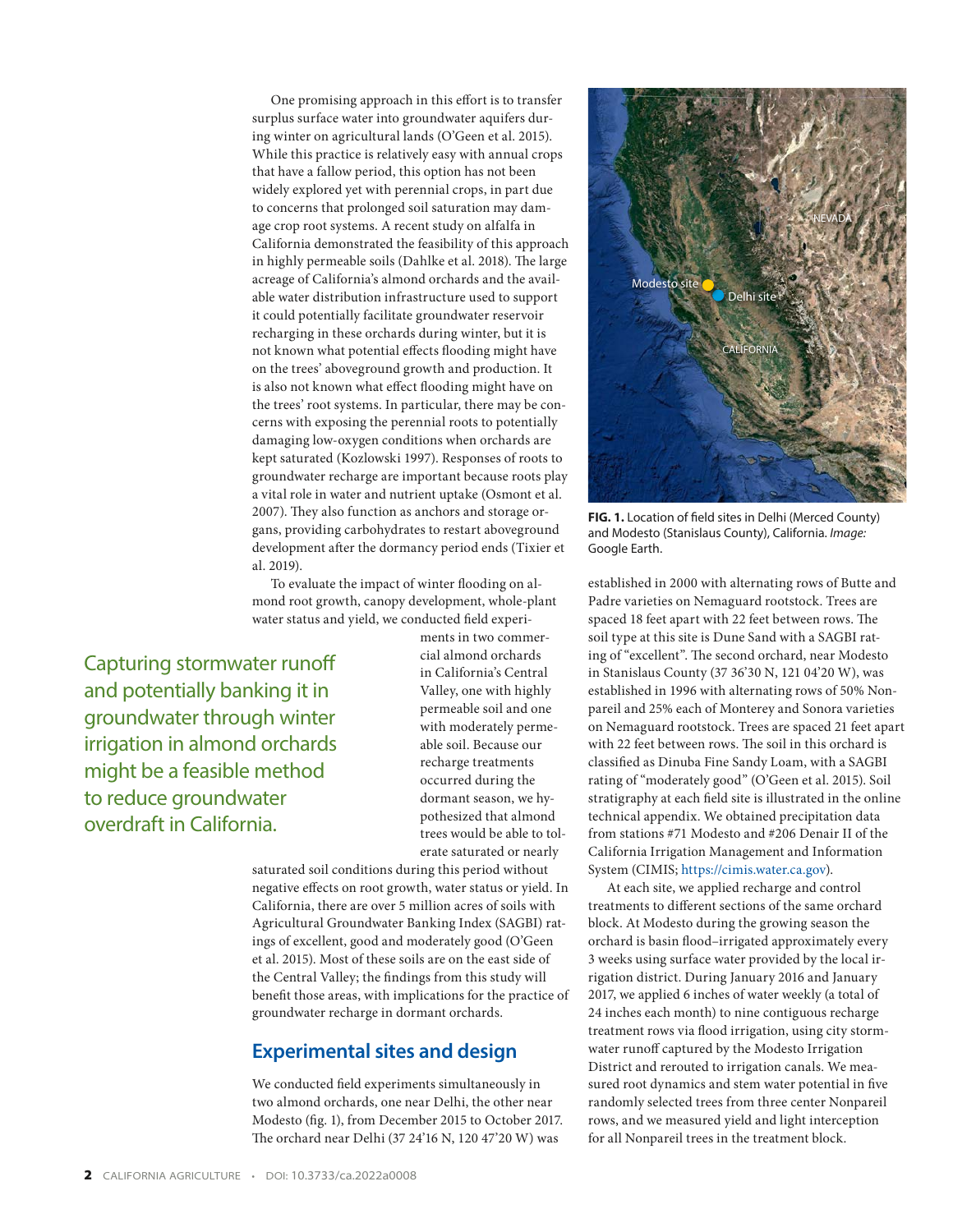At Delhi, we chose five rows, each with 32 trees (alternating Butte/ Padre), for our experiment. During the active growing season, the grower irrigates these rows using micro-sprinkler irrigation. During our study, from December 2015 to mid-January 2016 and again during January 2017, we applied 8 inches of water to the first 10 trees in each row in three separate events (24 inches total per season) via flood irrigation with pumped up local groundwater. We used the last 12 trees in each row for control measurements. As in the Modesto orchard, we measured root dynamics, stem water potential, yield and light interception on five randomly selected trees; we selected trees for this purpose from the center row (Butte). Dates and amounts of groundwater recharge events in both sites are shown in table 1.

## **Measurements and data analyses**

During our 2-year study, we measured soil water content for each treatment at each experimental site at 10-minute intervals at depths of 6 inches, 18 inches and 40 inches using GS3 soil-moisture sensors (Decagon Devices, Pullman, Wash.). We measured stem water potential ( $\Psi_{\text{stem}}$ ) of bagged leaves in the active growing season and twigs in the dormant season bi-weekly. We measured root-growth dynamics from minirhizotron root images that we collected every 3 weeks using a portable CID root imager (CID Bio-Science, Camas, Wash.). (We

**TABLE 1.** Dates of groundwater recharge events and amount of applied water for each event during the winters of 2015–2016 and 2016–2017 at Delhi and Modesto

|                  |               | <b>Delhi</b>                |             | <b>Modesto</b>              |  |
|------------------|---------------|-----------------------------|-------------|-----------------------------|--|
|                  |               | <b>Irrigation</b><br>amount |             | <b>Irrigation</b><br>amount |  |
| <b>Season</b>    | <b>Date</b>   | inches                      | <b>Date</b> | inches                      |  |
| $2015 -$<br>2016 | 12/23/15<br>8 |                             | 1/4/16      | 6                           |  |
|                  | 12/29/15      | 8                           | 1/11/16     | 6                           |  |
|                  | 1/12/16       | 8                           | 1/19/16     | 6                           |  |
|                  |               |                             | 1/25/16     | 6                           |  |
| $2016 -$<br>2017 | 1/13/17       | 8                           | 1/9/17      | 6                           |  |
|                  | 1/19/17       | 8                           | 1/16/17     | 6                           |  |
|                  | 1/26/17       | 8                           | 1/23/17     | 6                           |  |
|                  |               |                             | 1/30/17     | 6                           |  |

installed clear root observation tubes to a 2-foot soil depth at an angle of 60º and inserted swimming pool noodles to prevent temperature gradients. We capped and covered the tubes with sand-filled bags to prevent them from flooding and/or floating away.) We hand-traced roots in the images using RootFly software (Clemson University), and from the tracings we calculated total lengths of new roots and of disappeared/dead roots through time. We measured canopy light interception (i.e., photosynthetically active radiation below the canopy) during the growing seasons in 2016 and 2017 using methods described in Zarate-Valdez et al. (2015). We measured yield at harvest in 2015 (pre-treatment) and again in 2016 and 2017. We used a t-test to determine whether there was a significant difference between the means of two treatment groups at a significance level of  $P = 0.05$ . More details on measurements and data calculation can be found in the technical appendix.

# **Soil water content in response to winter watering**

We observed that the deep percolation rate of applied water in the sandy soil of Delhi was higher than the deep percolation rate in the sandy loam soil at Modesto (table 2). This suggests that soil permeability is one of the major factors determining the efficiency of groundwater recharge in winter. Natural precipitation during the second season of our study (October 2016 to April 2017) was significantly higher than it was during the first season at both Delhi (35% increase) and Modesto (26% increase) (table 2). This explains the greater deep percolation rate of applied water in both sites in 2017 compared to 2016 (6% and 15% increases at Delhi and Modesto, respectively).

Soil moisture sensors in Modesto showed that soil water content at this site depleted more quickly in deep soil (at 3.3-foot depth) than in shallow soil (at 0.5-foot and 1.5-foot depths) at the beginning of 2017 (fig. 2), suggesting that, at Modesto, deeper layers have greater hydraulic conductivity (supplementary figs. 1 and 2 in the technical appendix).

Soil texture significantly influenced residence time of the water as well as deep percolation rates. Maximum soil water content at 1.5-foot depth after one recharge event was reached much more quickly in the sandy soil at Delhi (1 hour) than in the fine sandy loam at Modesto (more than 24 hours, fig. 3). Root-zone residence time (RZRT) of flood water, defined as the length of time it takes for soil water content to return to pre-flooding conditions after each event of groundwater recharge, was much longer at the Modesto site (6 inches

**TABLE 2.** Water inputs (precipitation and applied water for groundwater recharge) and estimated deep percolation and loss of applied water to soil storage from October to April of 2015–2016 and 2016–2017 at Delhi and Modesto

| <b>Site</b> | Precipitation | <b>Applied</b><br>water | <b>Total deep</b><br>percolation | <b>Deep</b><br>percolation<br>from rainfall | Deep percolation of applied<br>water |            | Loss of applied water to soil<br>storage |                          |
|-------------|---------------|-------------------------|----------------------------------|---------------------------------------------|--------------------------------------|------------|------------------------------------------|--------------------------|
|             | inches        | inches                  | inches                           | inches                                      | inches                               | percentage | inches                                   | percentage               |
| 2016        |               |                         |                                  |                                             |                                      |            |                                          |                          |
| Delhi       | 12.94         | 26.15                   | 29.09                            | 4.79                                        | 24.31                                | 93         | 1.84                                     | $\overline{\phantom{a}}$ |
| Modesto     | 9.91          | 24.00                   | 21.90                            | 2.55                                        | 19.35                                | 81         | 4.65                                     | 19                       |
| 2017        |               |                         |                                  |                                             |                                      |            |                                          |                          |
| Delhi       | 17.44         | 25.80                   | 33.03                            | 7.43                                        | 25.60                                | 99         | 0.20                                     |                          |
| Modesto     | 12.46         | 24.00                   | 27.94                            | 4.78                                        | 23.16                                | 96         | 0.84                                     | $\overline{4}$           |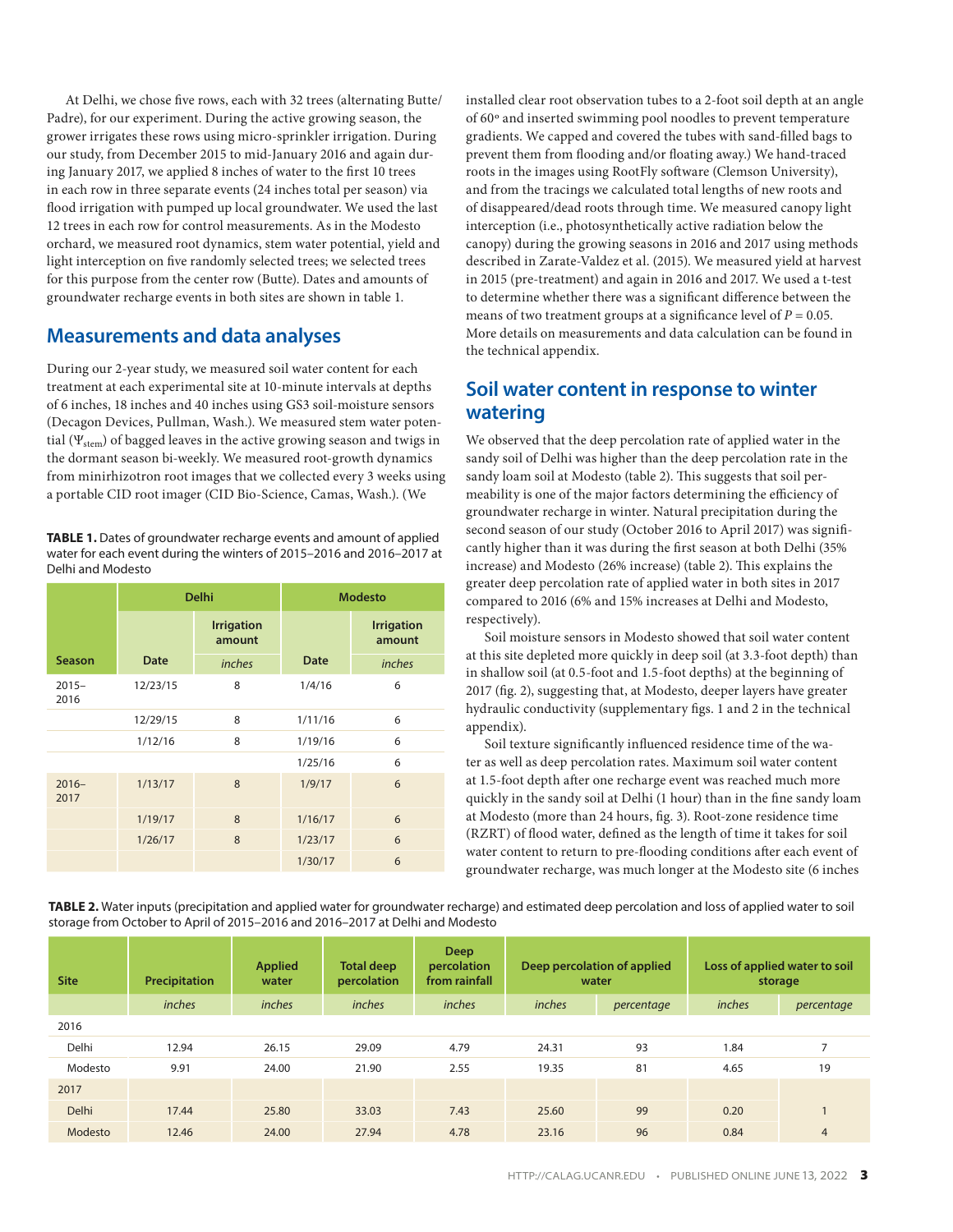

FIG. 2. Volumetric water content (VWC, in<sup>3</sup>/in<sup>3</sup>) for winter-watered almond orchards at (A) Delhi and (B) Modesto, measured at 0.5 ft (15 cm; blue solid lines), 1.5 ft (45 cm; black dashed lines) and 3.3 ft (100 cm; red solid lines). Blue bars represent the daily precipitation amount (inches/hour); green bars represent groundwater recharge events.



of water applied per event, RZRT > 72 hours) than at the Delhi site (8 inches applied per event, RZRT < 24 hours).

#### **Water status and root growth**

We found no negative effects of groundwater recharge on tree water status.  $\Psi_{\text{stem}}$  during winter and in early spring was at or higher than the baseline for all trees at both field sites in both years (fig. 4). In both years the last winter groundwater recharge event took place in late January, and the introduced water stayed in the root zones no more than a week. At this time of year the trees have not leafed out yet and thus we would not expect any direct effects of water added on the physiology of the tree unless the tree was water stressed or the root system was negatively affected by saturated conditions in the root zone. We found no evidence of increased root death or decreased root production in the months immediately after the recharge events were applied in either year (table 3, January–March). However, in 2016 we found less negative in-season  $\Psi_{\text{stem}}$  for trees in plots where winter water for recharge was applied compared to the control (no extra water applied) at Delhi. This was likely due to other factors than the winter recharge treatment. At Delhi the recharge plots had a deeper layer of sandy soil in the recharge plot, which may have allowed deeper root growth under the high frequency summer irrigation regimen typical of orchards located on sandy soils.

Adding winter water for groundwater recharge showed no adverse effects on new root production at either site (tables 3 and 4). Almond trees produce most new roots around the stage of nut development, from April to June (see example in fig. 5). At Delhi, we found



The authors found no negative effects of groundwater recharge on new root production. *Photo:* David Doll.

volumetric water content (VWC,  $in^3/in^3$ ) at 1.5 ft (45 cm) soil depth in response to a single flood event (black arrows) at (A) Delhi and (B) Modesto. During each groundwater recharge event, 8 inches of water were applied

at Delhi, and 6 inches at

Modesto.

**FIG. 3.** Changes in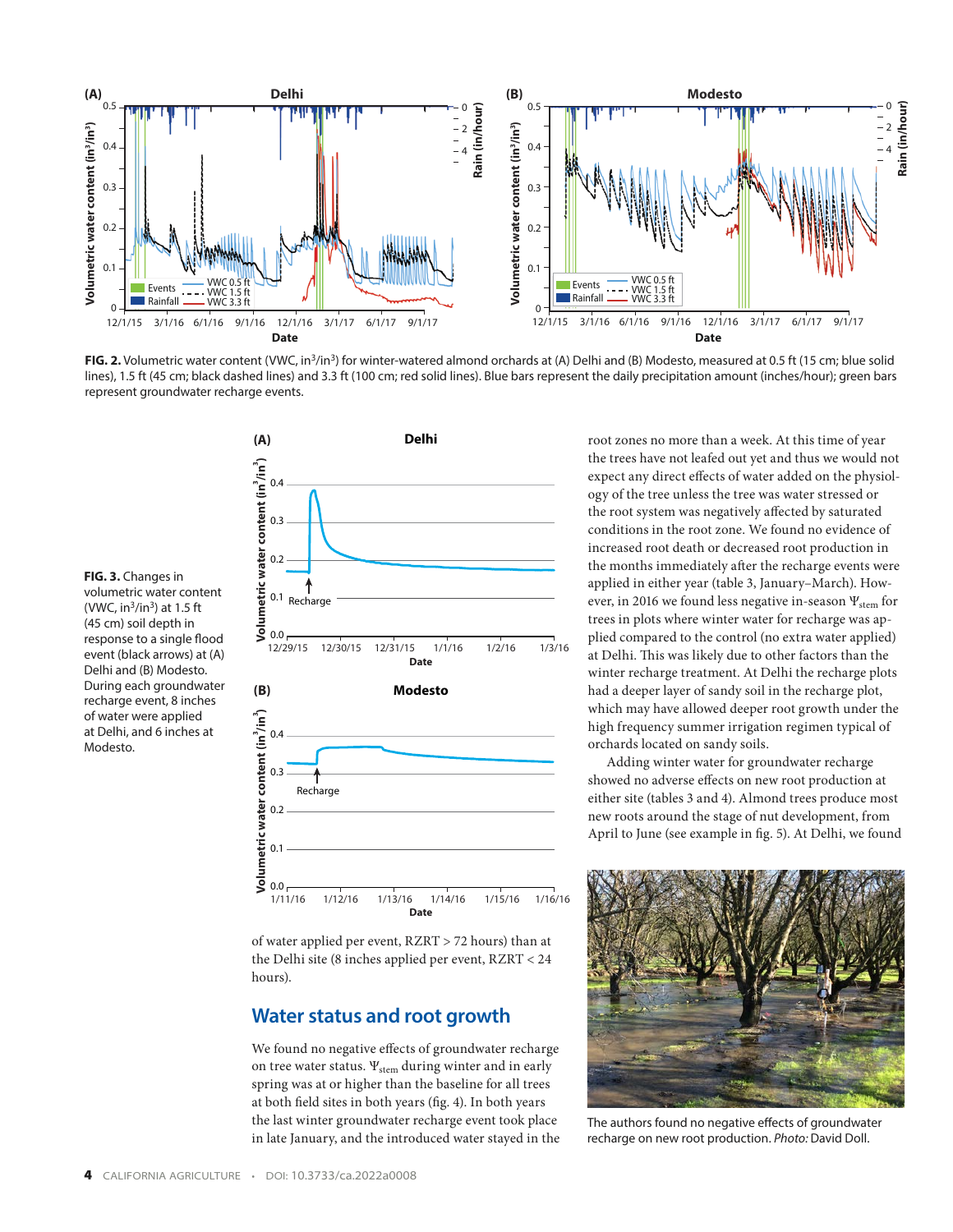

**FIG. 4.** Stem water potential (Ψstem, bar) of irrigated almond trees (blue circles) and nonirrigated trees (green circles) for winter groundwater recharge events in (A) Delhi and (B) Modesto in 2016–2017. Baseline (red triangle) was the expected water potential for well-watered trees based on weather conditions during the measurement period. Blue bars represent the events of groundwater recharge. Error bars represent standard error (*n* = 5).

**TABLE 3.** Seasonal changes in total lengths of new and dead roots at Delhi with and without winter groundwater recharge treatment

|      |                    |                   | <b>Total length of new roots</b><br>$(in/ft2tube surface)$ | <b>Total length of dead roots</b><br>$(in/ft2$ tube surface) |                  |  |
|------|--------------------|-------------------|------------------------------------------------------------|--------------------------------------------------------------|------------------|--|
| Year | <b>Time period</b> | No recharge       | Recharge                                                   | No recharge                                                  | Recharge         |  |
| 2016 | January-March      | $6.99 + 2.56$     | $7.52 \pm 3.81$                                            | $0.56 \pm 0.20$                                              | $2.49 \pm 2.13$  |  |
|      | April-June         | $20.00 \pm 11.57$ | $13.08 \pm 3.15$                                           | $7.52 \pm 2.14$                                              | $1.59 \pm 0.69$  |  |
|      | July-September     | $8.08 \pm 2.93$   | $8.07 \pm 2.87$                                            | $1.95 \pm 1.20$                                              | $4.22 \pm 1.62$  |  |
|      | October-December   | $0.97 \pm 0.40$   | $4.70 \pm 1.93$                                            | $4.08 \pm 2.98$                                              | $2.31 \pm 0.99$  |  |
| 2017 | January-March      | $2.10 \pm 1.39$   | $1.74 \pm 1.02$                                            | $4.98 \pm 1.74$                                              | $11.09 \pm 4.43$ |  |
|      | April-June         | $9.15 \pm 4.49$   | $3.97 \pm 0.51$                                            | $4.61 \pm 1.59$                                              | $8.17 \pm 2.02$  |  |
|      | July-September     | $5.63 \pm 2.60$   | $4.20 \pm 2.01$                                            | $8.89 \pm 3.45$                                              | $6.23 \pm 1.26$  |  |
|      | October            | $0.03 \pm 0.03$   | $0.60 \pm 0.21$                                            | $4.20 \pm 1.22$                                              | $3.72 \pm 1.10$  |  |

Numbers represent mean ± standard error; bold numbers indicate a statistically significant difference (*P* < 0.05) between treatments.

**TABLE 4.** Seasonal changes in total lengths of new and dead roots at Modesto with and without winter groundwater recharge treatment

|      |                    | <b>Total length of new roots</b><br>$(in/ft2_{tube surface})$ |                  | <b>Total length of dead roots</b><br>$(in/ft2$ tube surface) |                 |  |
|------|--------------------|---------------------------------------------------------------|------------------|--------------------------------------------------------------|-----------------|--|
| Year | <b>Time period</b> | No recharge                                                   | Recharge         | No recharge                                                  | Recharge        |  |
| 2016 | January-March      | $0.81 \pm 0.51$                                               | $4.84 \pm 4.13$  | $0.00 \pm 0.00$                                              | $0.00 \pm 0.00$ |  |
|      | April-June         | $12.90 \pm 2.90$                                              | $15.82 \pm 5.16$ | $3.29 \pm 1.47$                                              | $0.60 \pm 0.30$ |  |
|      | July-September     | $2.25 \pm 0.50$                                               | $3.21 \pm 0.60$  | $9.05 \pm 2.63$                                              | $3.86 \pm 0.89$ |  |
|      | October-December   | $0.93 \pm 0.55$                                               | $3.14 \pm 0.83$  | $1.87 \pm 0.91$                                              | $4.28 \pm 1.22$ |  |
| 2017 | January-March      | $2.99 \pm 0.84$                                               | $3.86 \pm 1.12$  | $2.21 \pm 0.67$                                              | $4.96 \pm 1.78$ |  |
|      | April-June         | $4.47 \pm 2.02$                                               | $3.97 \pm 0.35$  | $3.06 \pm 0.20$                                              | $5.12 \pm 0.79$ |  |
|      | July-September     | $0.52 \pm 0.26$                                               | $0.90 \pm 0.26$  | $2.93 \pm 1.45$                                              | $5.29 \pm 1.02$ |  |
|      | October            | $0.19 \pm 0.19$                                               | $0.16 \pm 0.05$  | $0.82 \pm 0.44$                                              | $1.97 \pm 0.65$ |  |

Numbers represent mean ± standard error.

no significant increase in total length of new roots in winter-watered trees in the first months after the recharge treatment was applied (January–March), yet there was a trend to lower April–June new root length production in the recharge treatment in both years

(table 3). In the Modesto orchard, trees that received extra winter water showed a tendency to produce more new roots in the first quarter (January–March) of each treatment year (table 4), especially in 2016, which had low winter rainfall. These results indicate that winter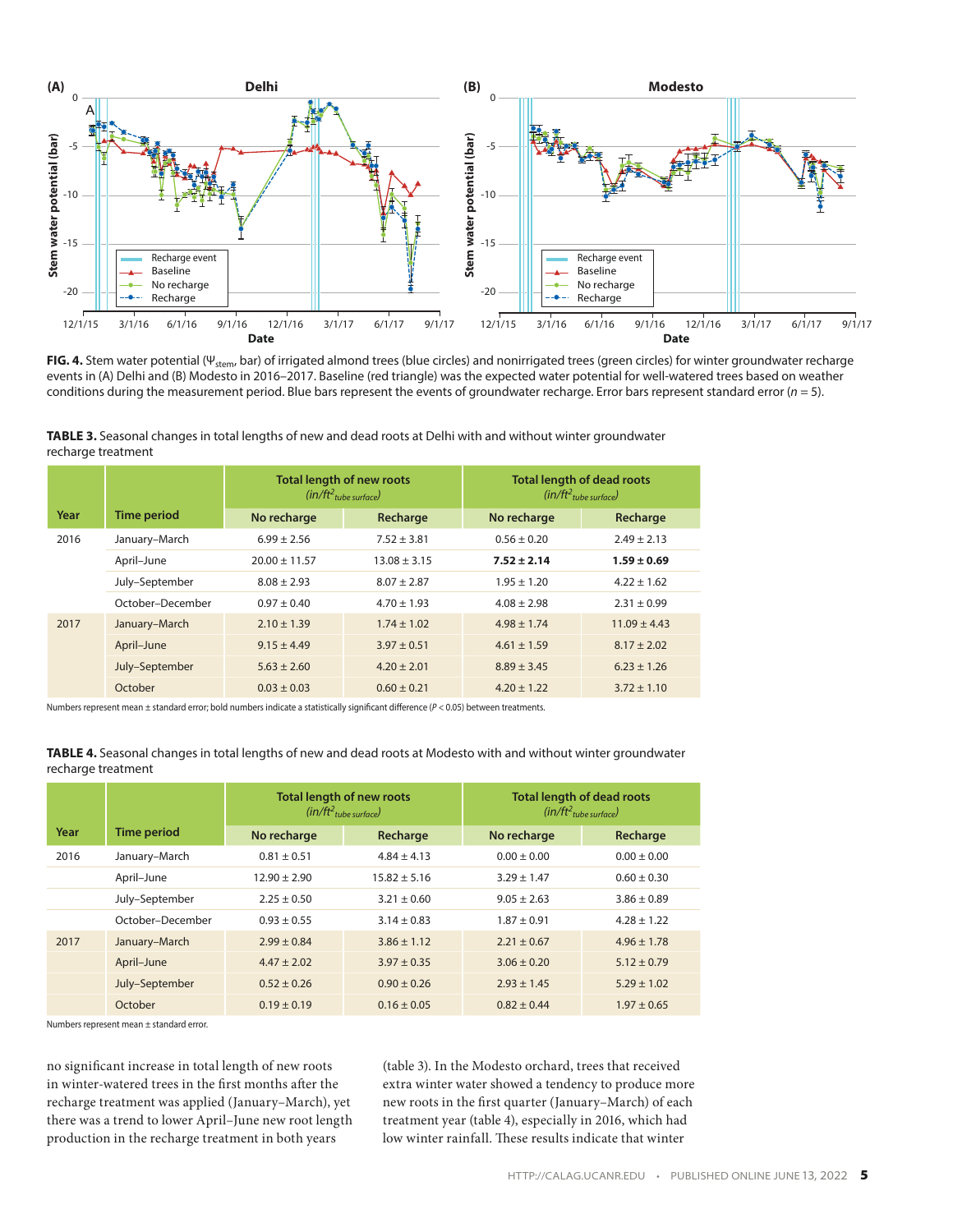

**FIG. 5.** An example of root growth dynamics at the Delhi site. Raw root images were taken at soil depths between 1 and 1.5 feet (30–45 cm) by using the CI-600 root imager (CID Bio-Science) in (A) February, (B) May, (C) September and (D) December of 2016. *Photos*: Paul Martinez.

irrigation does not have a statistically significant impact on root development in highly permeable sandy soils or moderately permeable soils (e.g., sandy loam).

Standing root length is the net result of both new root length produced and root length that has died. When studying the impact of a treatment on root death, it is important to keep in mind that roots first need to be produced before they can die. Thus, a high root length that died can be either the result of high production in a previous month or the result of accelerated root death (reduced lifespan of produced roots). At Delhi, reduced length of dead roots in the recharge treatment in April–June 2016 reflects the lower new root production in that same period (keeping standing root length the same). In 2016 at Modesto, however, we had considerably higher new root length production through June in the recharge treatment but this was matched with much reduced dead root length production, thus suggesting that the lifespan of the roots was longer in the winter recharge plots. We did not find this in 2017. An extended lifespan reduces the ability of roots to take up water and soil nutrients (Volder et al. 2004). This pattern was not repeated in 2017, suggesting that variations in climate or soil conditions between the plots and years, not recharge treatments, could explain the results. Significantly higher precipitation in 2017 (table 2) increased soil water availability for root growth both in the control and in the treatment plots, thus minimizing any potential positive effects of winter irrigation.

## **Canopy light interception and yield**

Groundwater recharge in winter showed minimal effects on canopy development and nut production; canopy light interception and yield were similar between treatments during each year at both field sites (table 5). Both sites had slight decreases in percentage of canopy light interception, indicating a reduced canopy size across treatments (with and without groundwater recharge) in the wet year of 2017 compared to the dry year of 2016. This is to be expected based on patterns of spur dynamics; more spurs die in a dry year, thus leading to reduced canopy size in the following year (Lampinen et al. 2011).

While annual yield at Modesto was fairly consistent over the two years of our study, we observed substantial annual variation in yield at Delhi. The year 2016 was a low-producing year in both winter-watered and control treatment blocks at Delhi, while 2017 was a higher-producing year, especially in the recharge treatment block (table 5). However, there was also greater yield in this same block in 2015, the year prior to the application of winter recharge (+46% and +41% greater production in the recharge block in 2015 and 2017, respectively). The higher yields in 2015 (pre-treatment) and 2017 in the recharge block at Delhi support the idea that trees there may have deeper root systems, which help maintain high nut production in the years following a dry year by enabling greater spur survival (Lampinen et al. 2011). At Delhi, the soil profiles between the recharge

**TABLE 5.** Canopy light interception (%) and almond yield (lb/acre) for blocks grown with and without winter groundwater recharge at Delhi and Modesto in 2016 and 2017

|              | <b>Canopy light interception</b><br>(%) |      | <b>Yield</b><br>(lb/acre) |            |       |            |       |            |
|--------------|-----------------------------------------|------|---------------------------|------------|-------|------------|-------|------------|
|              | 2016                                    | 2017 | 2015*                     | Percentage | 2016  | Percentage | 2017  | Percentage |
| <b>Delhi</b> |                                         |      |                           |            |       |            |       |            |
| No recharge  | 72.0                                    | 65.3 | 2,415                     | 100.0      | 1,575 | 100.0      | 2,202 | 100.0      |
| Recharge     | 75.8                                    | 65.4 | 3,535                     | 146.0      | 1,393 | 88.0       | 3,108 | 141.0      |
| Modesto      |                                         |      |                           |            |       |            |       |            |
| No recharge  | 88.8                                    | 75.1 | 3,360                     | 100.0      | 3,291 | 100.0      | 2,982 | 100.0      |
| Recharge     | 85.2                                    | 77.2 | 3,425                     | 102.0      | 3,129 | 95.0       | 2,985 | 100.0      |

\* Results for 2015 reflect pre-experiment conditions.